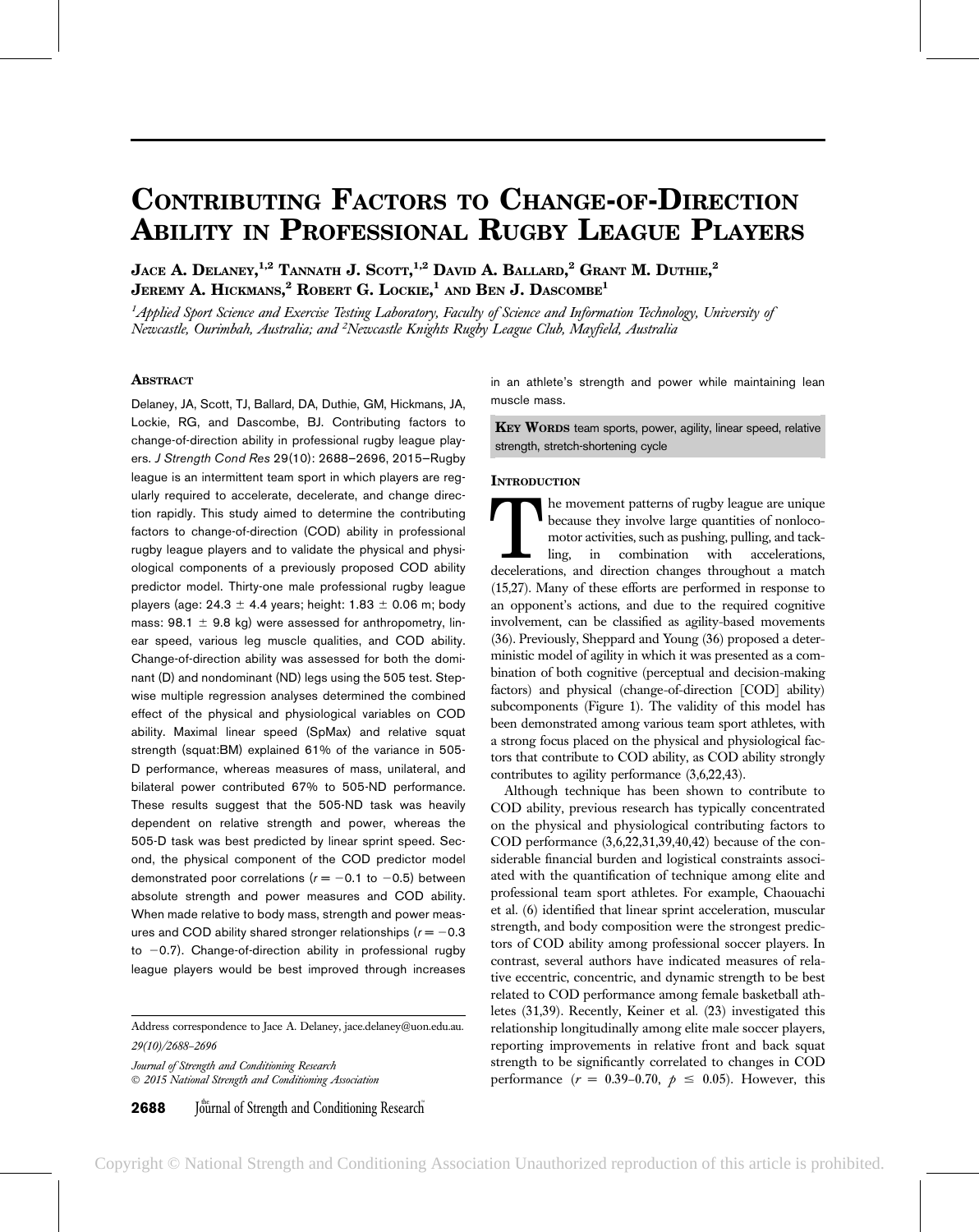

Adapted from Sheppard and Young (34). Adaptations are themselves works protected by copyright. So in order to publish this adaptation, authorization must be obtained both from the owner of the copyright in the original work and from the owner of copyright in the translation or adaptation.

current body of literature has examined such relationships among primarily ectomorphic populations. Specific to rugby league, a higher body mass is necessary for the development of greater impact forces throughout the frequent contact situations (14). Therefore, such findings might be limited in their application to largely mesomorphic athletes such as rugby league players.

The ability to change direction depends largely on sufficient eccentric braking capabilities to halt momentum in 1 direction, before acceleration in a new direction occurs (38,39). It could be proposed that athletes possessing greater musculature and body mass face a greater task in overcoming the inertia encountered during the deceleration phase of a COD movement (20). This has implications for team sports that require a large range of anthropometric profiles between positions, such as rugby league (13). The assessment and training of COD ability is common among professional rugby league clubs (15,16). Previously, Gabbett



et al. (16) investigated the relationship between COD ability and linear sprint speed among subelite rugby league players, reporting large significant correlations ( $r = 0.52{\text -}0.58$ ,  $p <$ 0.01). Potentially, because of the considerable proportion of lean mass among rugby league players, the extra force that is required to overcome may be negated by the extra muscle mass, in theoretical contrast to the ectomorphic cohorts recruited in previous research. However, this study did not provide an indication of body composition, and therefore, this suggestion requires support from further research. To

date, no research has investigated the physical factors that contribute to COD ability, specifically in high-level rugby league players.

During locomotive directional changes, the central nervous system uses 2 mechanisms, foot placement and trunk lean, to reorientate the center of mass into the new direction of movement (33). Among male soccer players, Sasaki et al. (35) observed a strong significant relationship between displacement of the trunk and time to complete a 180 $^{\circ}$  COD task (r = 0.61, p  $= 0.04$ ). Furthermore, during treadmill running, Myers and Steudel (30) observed a higher energetic cost associated with a more distally distributed mass. Although such energetics may differ from those of a COD movement, it could be suggested that an athlete possessing considerable peripheral mass may face a greater task in reorientating their limbs and torso.

Although great importance has been placed on COD ability among team sport athletes, there is a paucity of literature examining the contributing factors to COD ability, specifically in mesomorphic team sport athletes such as rugby league players. Therefore, the purpose of this study was to examine the relationships between various physical and physiological variables to COD ability among professional rugby league players. Furthermore, this study aimed to validate the physical and physiological components of the COD ability predictor model of Sheppard and Young (36) among professional rugby league players. It was hypothesized that the unique mesomorphic physique of these athletes will have an impact on the contributing factors to COD ability.

### **METHODS**

### Experimental Approach to the Problem

Using a cross-sectional descriptive design, a group of well-trained professional rugby league players were assessed for a range of physical and physiological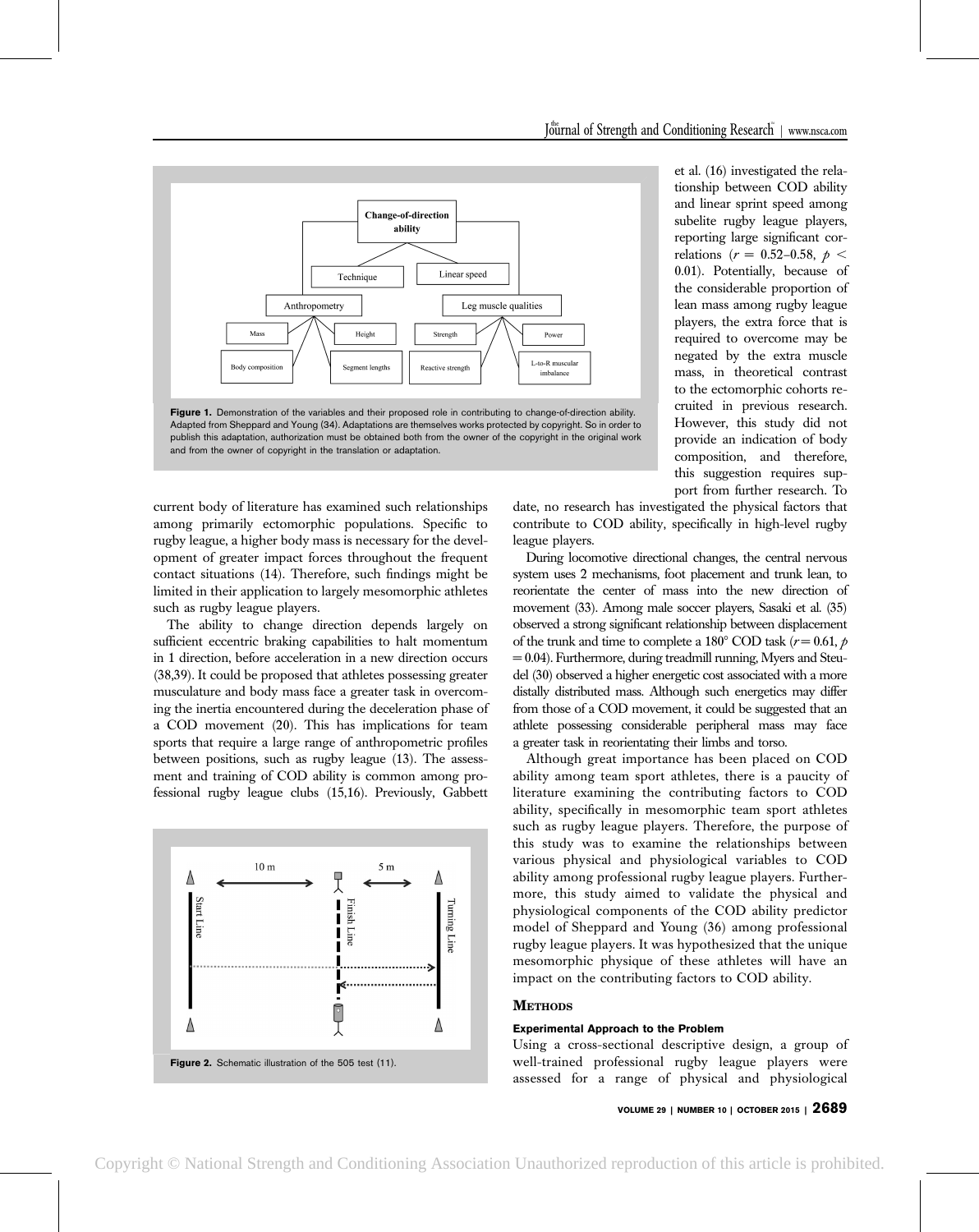| <b>TABLE 1.</b> Descriptive statistics of all physical factors $(n = 31)^*$ |         |       |                 |  |  |  |
|-----------------------------------------------------------------------------|---------|-------|-----------------|--|--|--|
|                                                                             | Mean    | SD    | 95% CI          |  |  |  |
| $505-D$ (s)                                                                 | 2.21    | 0.07  | $2.19 - 2.24$   |  |  |  |
| $505-ND(s)$                                                                 | 2.23    | 0.08  | $2.20 - 2.25$   |  |  |  |
| Torso (cm)                                                                  | 96.6    | 3.5   | $95.4 - 97.8$   |  |  |  |
| $Leg$ (cm)                                                                  | 86.2    | 3.9   | $84.8 - 87.6$   |  |  |  |
| LMI                                                                         | 55.6    | 5.3   | $53.7 - 57.4$   |  |  |  |
| $SpAcc(m \cdot s^{-2})$                                                     | 3.48    | 0.20  | $3.41 - 3.55$   |  |  |  |
| SpMax $(m \cdot s^{-1})$                                                    | 8.78    | 0.42  | $8.63 - 8.93$   |  |  |  |
| $RSI$ (JH $\cdot$ CT <sup>-1</sup> )                                        | 1.04    | 0.23  | $0.96 - 1.11$   |  |  |  |
| Squat (kg)                                                                  | 122.0   | 9.5   | 118.4-125.1     |  |  |  |
| $LJ-D$ (cm)                                                                 | 194.2   | 18.6  | 187.6-200.7     |  |  |  |
| $LJ-ND$ (cm)                                                                | 195.8   | 17.4  | 189.7-201.9     |  |  |  |
| CMJ40 PP (W)                                                                | 5,580.0 | 891.7 | 5,266.1-5,893.9 |  |  |  |
| Squat: BM $(kg \cdot kg^{-1})$                                              | 1.34    | 0.10  | $1.30 - 1.37$   |  |  |  |
| $LJ-D:BH$ (cm $\cdot$ cm <sup>-1</sup> )                                    | 1.06    | 0.10  | 1.03-1.10       |  |  |  |
| $LJ-ND:BH$ (cm $\cdot$ cm $^{-1}$ )                                         | 1.07    | 0.10  | $1.04 - 1.11$   |  |  |  |
| CMJ40 PP:BM $(W \cdot kg^{-1})$                                             | 56.9    | 7.4   | $54.3 - 59.5$   |  |  |  |

 $*D =$  dominant leg; ND = nondominant leg; LMI = lean mass index; SpAcc = average acceleration; SpMax = average maximal velocity;  $RSI$  = reactive strength index;  $JH$  = jump height in meters;  $CT =$  contact time in seconds;  $LI =$  lateral jump test;  $BH =$  body height;  $CMJ40 = countermovernment jump loaded with 40 kg; PP = peak power.$ 

capacities to assess contributions to COD ability, as well as validating the physical component of the model of Sheppard and Young (36), in which COD ability was the dependent variable. As per this model, test scores for anthropometry, linear sprinting speed, lower body strength, and reactive strength and power were analyzed for their contribution to COD ability. Left-to-right muscular imbalance was included (6). Change-of-direction ability was assessed using the 505 test (11). According to Barnes et al. (3), team sport athletes are most commonly subjected to such sharp CODs during sprints of approximately 5 m. Therefore, the 505 test exhibited considerable validity to the study population. In addition to this, the study aimed to differentiate between the contribution of the plant (PL) leg and the push-off (PO) leg during the 505 test.

# they were in full-time training for the highest level of rugby league competition. Ethical approval was granted by the institutional ethics committee. All subjects provided written consent before start of the study and were older than 18 years (age range: 19–34 years).

### Procedures

To standardize training content and to fit within the schedule of the professional NRL team, 3 separate testing sessions were completed within 3 days. To limit the circadian effect on performance, testing sessions were conducted at a similar time of day to which the players were accustomed (field sessions from approximately 7–9 AM, resistance sessions from approximately 1–3 PM). Testing procedures were performed during the general preparation phase of the season. During the 48-hour preceding testing,

TABLE 2. Correlation coefficients (r) between change-of-direction ability and measures of anthropometry, linear speed, reactive strength, and left-to-right imbalance.\*

|        | Mass          | Height  | Torso | Lea  | LMI           | SpAcc    | SpMax    | <b>RSI</b>     | LJ%     |
|--------|---------------|---------|-------|------|---------------|----------|----------|----------------|---------|
| 505-D  | $0.41\dagger$ | 0.39†   | 0.45† | 0.18 | $0.41\dagger$ | $-0.25$  | $-0.631$ | $-0.44\dagger$ | 0.12    |
| 505-ND | 0.531         | $0.39+$ | 0.45† | 0.21 | $0.54\dagger$ | $-0.531$ | $-0.521$ | $-0.45\dagger$ | $-0.23$ |

\*LMI = lean mass index; SpAcc = average acceleration; SpMax = average maximum velocity; RSI = reactive strength index; LJ% = lateral jump percentage differences;  $D =$  dominant leg;  $ND =$  nondominant leg.

†Significant at  $p \leq 0.05$ .  $\ddagger$ significant at  $p < 0.01$ .

# **2690** Journal of Strength and Conditioning Research

# Copyright © National Strength and Conditioning Association Unauthorized reproduction of this article is prohibited.

### **Subjects**

Thirty-one  $(n = 31)$  full-time professional rugby league players (age:  $24.3 \pm 4.4$  years; height:  $1.83 \pm 0.06$  m; body mass:  $98.1 \pm 9.8$  kg) from the same National Rugby League (NRL) club were recruited for this study and consisted of 17 forwards and 14 backs. All players had at least 2 years of training experience with an NRL club and were familiar with all testing procedures from previous preseason testing batteries. During these 2 years, players trained on average between 3 and 5 days per week (for approximately 60– 90 minutes per session), across a combination of resistance, aerobic, anaerobic, speed, and skills/tactical training. The subjects in this study were deemed to be elite athletes, as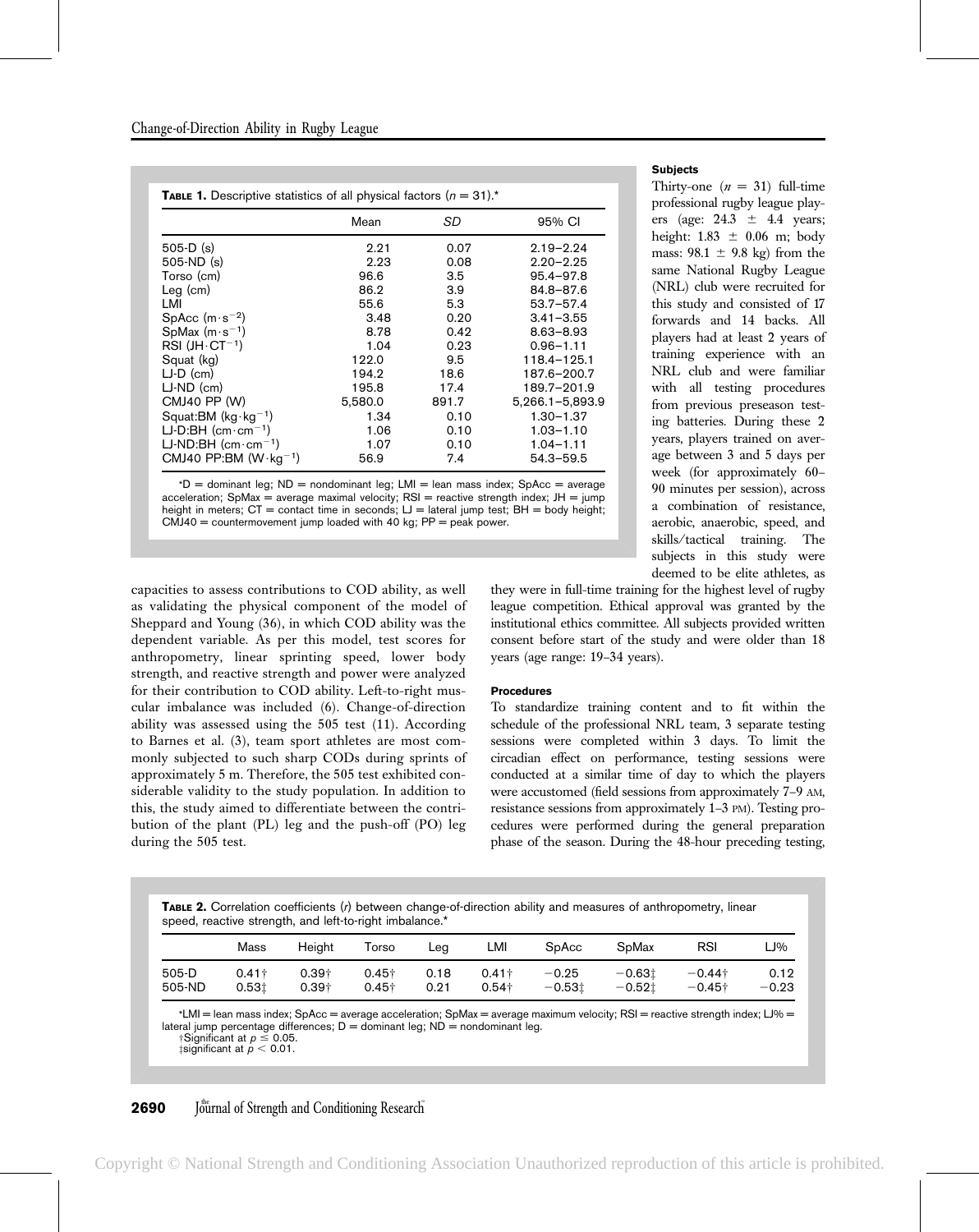|                 | Absolute variables |                     |                           |                    | Relative variables   |                            |                            |                      |
|-----------------|--------------------|---------------------|---------------------------|--------------------|----------------------|----------------------------|----------------------------|----------------------|
|                 | Squat              | LJ-D                | LJ-ND                     | CMJ40 PP           | Squat:BM             | LJ-D:BH                    | LJ-ND:BH                   | CMJ40 PP:BM          |
| 505-D<br>505-ND | $-0.28$<br>$-0.21$ | $-0.20$<br>$-0.511$ | $-0.28$<br>$-0.43\dagger$ | $-0.13$<br>$-0.12$ | $-0.521$<br>$-0.561$ | $-0.34\dagger$<br>$-0.651$ | $-0.42\dagger$<br>$-0.561$ | $-0.471$<br>$-0.481$ |

\*LJ, lateral jump; D, dominant leg; ND, nondominant leg; CMJ40, countermovement jump loaded with 40 kg; PP, peak power; BM, body mass; BH, body height.<br>Significant at  $p \leq 0.05$ .

 $\lim_{\mu \to 0.001} \frac{\mu}{\mu} = 0.001.$ 

players refrained from high-intensity training or heavy lifting. The first testing session was performed on the morning of testing day 1 and consisted of an anthropometric assessment and linear and COD speed measurement. During the speed testing, subjects wore rubber-soled shoes and training attire and changed into their football boots for the COD testing, which was performed on a grass surface. After a 4-hour unsupervised break during which subjects were instructed to avoid any strenuous activity, subjects returned for the second testing session, which required completion of a weighted countermovement jump (CMJ) and single-leg maximal lateral jumps (LJ). Forty-eight hours later, subjects completed a third testing session to assess lower body strength through 3 repetition maximum (3RM) testing of the back squat exercise.

Anthropometry. Body mass was measured to the nearest 0.1 kg, using calibrated electronic scales (Tanita, Kewdale, Australia). Both standing height and seated height (on a 0.45-m box) were recorded to the nearest 0.01 m using a calibrated stadiometer (HART Sport and Leisure, Aspley, Australia). A  $\Sigma 7$  skinfold profile was performed using calibrated Harpenden calipers (British Indicators Ltd., St Albans, England) by a trained anthropometrist (typical error of measurement,  $TE = 2.6\%$ , as per Norton and Olds (32). Lean mass index (LMI) was calculated using methods described previously (37).

Linear Speed. All speed and COD tasks were timed to the nearest 0.001 seconds using telemetric electronic timing lights (Fusion Sport, Coopers Plains, Australia) that possess acceptable reliability (intraclass correlation coefficient  $[ICC] = 0.87{\text -}0.96$ ,  $TE = 1.3{\text -}1.9\%$  (16). Linear sprinting speed was assessed over a distance of 40 m on an outdoor synthetic track. A 0- to 10-m split provided a measure of average acceleration (SpAcc), and the 30- to 40-m split represented maximum linear speed (SpMax) (24). Three repeat trials were completed, separated by a rest period of 3 minutes, with the fastest 40-m sprint time and corresponding split times selected for analysis.

Change-of-Direction Ability. Subjects' COD ability was assessed using the 505 test as originally proposed by Draper

| Step    | Variable    | <b>Beta</b> | B (SE)        | р       | $R^2$ |
|---------|-------------|-------------|---------------|---------|-------|
| $505-D$ |             |             |               |         |       |
|         | SpMax       | $-0.59$     | $-0.10(0.02)$ | < 0.001 | 0.40  |
| 2       | Squat:BM    | $-0.46$     | $-0.22(0.06)$ | 0.001   | 0.61  |
| 505-ND  |             |             |               |         |       |
|         | LJ-D:BH     | $-0.43$     | $-0.44(0.10)$ | 0.002   | 0.42  |
| 2       | Mass        | $-0.65$     | $-0.01(0.00)$ | < 0.001 | 0.57  |
| з       | CMJ40 PP:BM | $-0.42$     | $-0.00(0.00)$ | 0.006   | 0.67  |

\*Step = forward stepwise regression variable inclusion step; SpMax = average maximal velocity; BM = body mass; BH = body height; LJ = lateral jump; D = dominant leg; ND = nondominant leg; CMJ40 = countermovement jump loaded with 40 kg; PP = peak power;  $R^2$  = coefficients of determinations.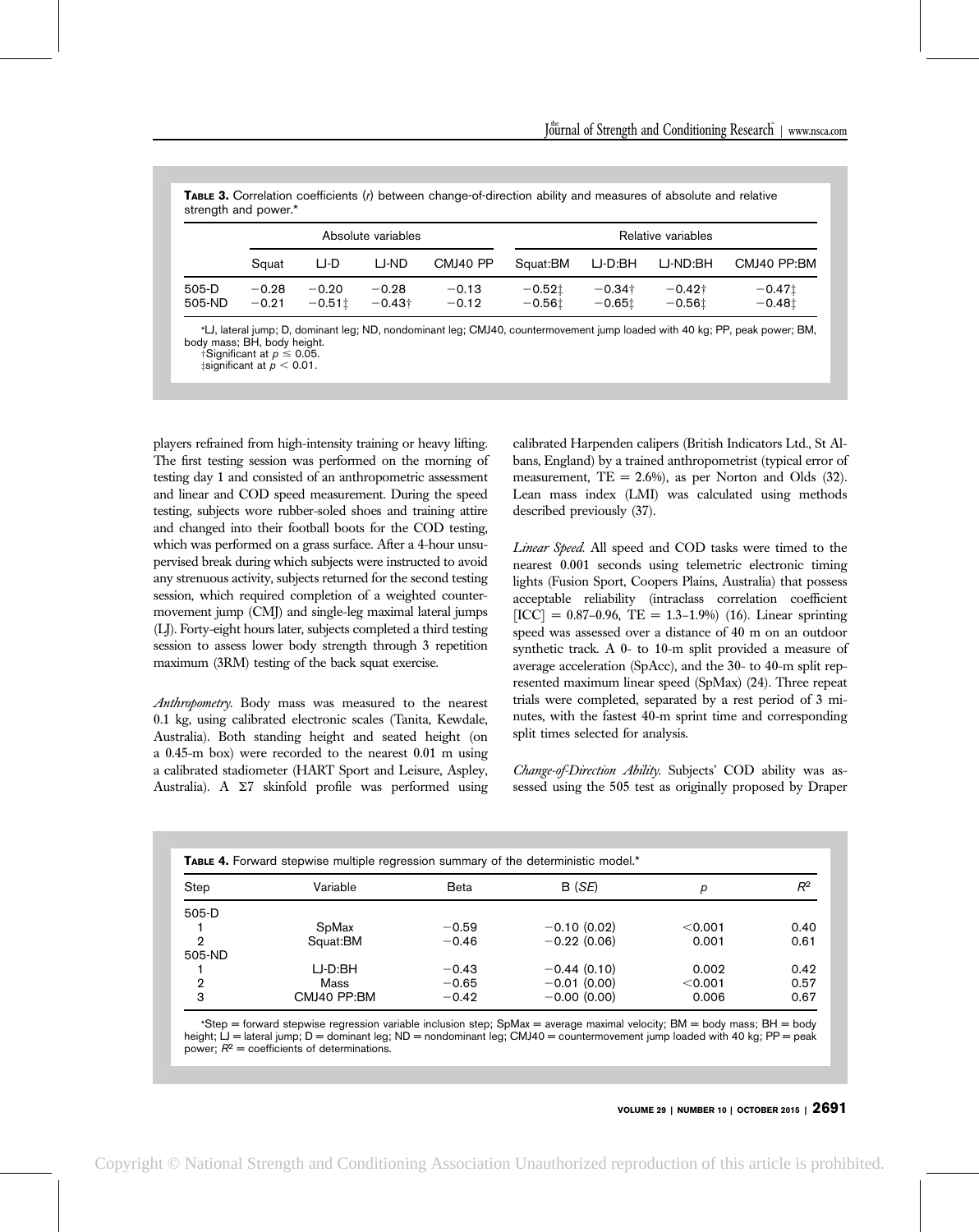and Lancaster (11) using 1 electronic timing gate. The structure of the test is shown in Figure 2. The cohort was familiar with the test, as per previous testing sessions. Briefly, the test involved one 180° COD and a total of 10 m of linear running. Change-of-direction ability was measured as the time taken (to the nearest 0.001 s) for an athlete to decelerate over 5 m, perform a single directional change by playing 1 foot (PL) on or over a marked line, before accelerating a further 5 m back to the start line. Each subject was required to perform 3 successful trials using both their dominant (D) and nondominant (ND) leg as the PL, with the opposite leg being defined as the PO leg. The fastest trial for each leg was used for data analysis. The D leg was defined as the subjects' preferred kicking leg (12,18), and all subjects were able to identify this.

Jump Testing. Before jump testing, subjects completed a standardized dynamic warm-up, which included submaximal familiarization with the jumping protocol. Lower body power in the vertical direction was assessed using a weighted (40 kg total; 20-kg barbell loaded with an additional 20 kg) CMJ40, using methods typical for rugby league and rugby union players (2,8). The CMJ40 jump was selected for use in this study because of its classification as a slow stretchshortening cycle (SSC) movement (contraction time  $>0.25$ seconds) (19).

A linear position transducer (LPT; Kinetic Performance Technology, ACT, Australia) was attached to the left hand side of the barbell, 0.6 m from the bar's midpoint, to track peak instantaneous power (PP; in watts) during the concentric phase of the movement (7), in line with the model of Sheppard and Young (36). Three trials were completed, and the jump that elicited the highest PP value was selected for data analysis. Peak power was selected to account for the interaction of force and velocity, not otherwise accounted for by the chosen strength and linear speed tests. The validity and reliability of LPT devices for measuring both displacement and kinetic variables during such movements have been established  $(ICC = 0.98, cross-validation)$  $[CV] = 2.1 - 2.9\%$  (9).

Unilateral power was assessed using an LJ test for distance  $(ICC = 0.94, CV = 4.4%)$ , which provided an indication of power in the medial direction (28). This test was selected to indirectly assess unilateral power, as it resembles the COD movement pattern required within the 505 test. Subjects were required to perform 3 maximal efforts of the LJ on each leg. In line with previous research, arm movement was not restricted, and the furthest jump for each leg was selected for analysis (34). Additionally, the LJ test was used to calculate left-right muscular imbalance, as a percentage difference (% diff) between legs ([D leg - ND leg]/D leg  $\times$  100) (6).

Reactive Strength. The drop jump (DJ) test was administered as a measure of reactive strength, because of the short duration  $( $0.25$  seconds)$ , and fast SSC function of the contraction (19). The reactive strength index was calculated as

the ratio of jump height (in meters) to contact time (CT; in seconds) (26). These variables were assessed using an Optojump photoelectric cells system (Optojump; Microgate, Bolzano, Italy) that has previously been shown to be a valid and reliable (ICC = 0.99, CV = 2.2%) (17).

For the DJ test, subjects were required to stand with both feet on a platform raised 0.3 m above the ground as used previously in sprint athletes (19,43). A broomstick was held across the shoulders in the back squat position to negate the contribution of arm swing. Subjects were instructed to step off the platform and land on 2 feet. On contact with the ground, the instruction was given to jump to maximize height and minimize ground CT (26). The highest jump was used for analysis, provided the CT of the jump was less than 0.25 seconds, to ensure that the jump was an appropriate measure of a fast SSC movement.

Lower Body Strength. The 3RM test of the back squat exercise was chosen to quantify lower body strength, in line with previous research among rugby league athletes (1,7). Before testing, subjects completed 3 submaximal warm-up sets of the back squat, comprising of 8, 5, and 3 repetitions at an increasing load. The load was estimated from the season's training history of the player and maximum testing scores conducted within the NRL club. After this, the weight was progressively increased until a 3RM score was attained, using established procedures (1). Subjects wore rubbersoled shoes throughout testing, and no supportive garments (i.e., weightlifting belts, knee wraps) were permitted.

### Statistical Analyses

Data are presented as mean  $\pm$  SD, and analysis was performed using SPSS software, version 19.0 (SPSS, Inc., Chicago, IL, USA). Each variable was initially tested for normality using the Shapiro-Wilk test. Relationships between variables were established using Pearson's product-moment correlation coefficient ( $p \leq 0.05$ ). Coefficients were qualitatively ranked by magnitude, according to Hopkins (21). The strength of correlation coefficients was defined as trivial  $r < 0.1$ , small  $0.1 < r < 0.3$ , moderate  $0.3 <$  $r < 0.5$ , large  $0.5 < r < 0.7$ , very large  $0.7 < r < 0.9$ , almost perfect  $0.9 < r < 1.0$ , and perfect r = 1.0. The physical component of the deterministic model of Sheppard and Young (36) was analyzed for validity on the significance of the relationships established. Paired-sample T-tests were also used to determine any significant ( $p \leq 0.05$ ) difference between legs for the 505 and LJ tests.

To determine the combined effect of the chosen variables on COD ability, a forward stepwise regression model was used. A forward model was used to identify the fewest variables that could predict COD ability, given the intended practical application of the findings. Two variations of the model were used to permit the determination of contributing factors to 505-D and 505-ND independently. The CMJ40 and the 3RM squat were both reported as an absolute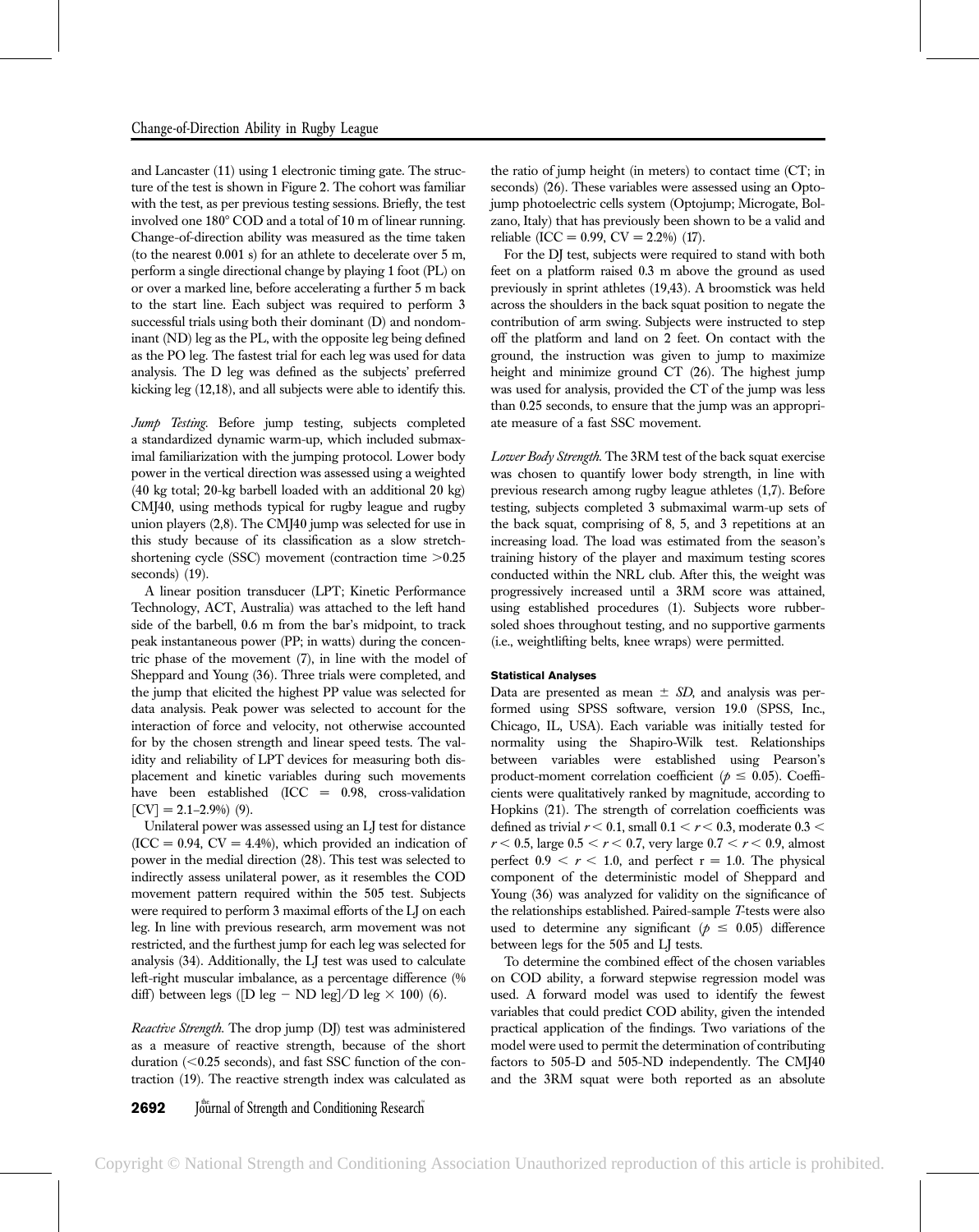measure and relative to body mass due to account for the large range in body masses. Similarly, the LJ test was reported relative to body height (BH) to prevent bias towards taller athletes. Coefficients of determinations  $(R^2)$ were used to indicate the goodness of fit of the predictor models with either the 505-D or 505-ND test as the independent variable. Statistical significance was set at  $p \le 0.05$ .

### **RESULTS**

Data for all physical testing are presented in Table 1. No significant difference was observed between legs for the 505 test or the LJ test ( $p = 0.21$  and 0.36, respectively). Leg length was the only anthropometric variable that was not significantly correlated with either 505-D ( $r = 0.18$ ,  $p >$ 0.05) or 505-ND performance  $(r = 0.21, p > 0.05)$ . Average acceleration was significantly related with the 505 test, but only when the test was performed using the ND leg as the PL leg ( $r = -0.53$ ,  $p < 0.01$ ). Large significant correlations were observed between average maximal velocity and both the 505-D ( $r = -0.63$ ,  $p < 0.01$ ) and 505-ND ( $r = -0.52$ ,  $p <$ 0.01). No significant relationships were observed between COD ability and left-to-right imbalance ( $p > 0.05$ ) (Table 2). The LJ was the only absolute strength or power test to significantly correlate with COD ability, but only when the 505 test was performed on the ND leg ( $r = -0.43$  to  $-0.51$ ,  $p \leq 0.05$ ) (Table 3). When strength and power measures were made relative to body size, moderate-to-strong correlations ( $r = -0.42$  to  $-0.65$ ,  $p \le 0.05$ ) were observed with 505-D and 505-ND performance.

The 505-D model (Table 4) reached its best fit after 2 steps  $(R^2 = 0.61$ , adjusted  $R^2 = 0.59$ ,  $F = 22.21$ ,  $p = 0.001$ ). Average maximal velocity was entered first into the model, explaining 40% of the variance in 505-D performance. Lower body relative strength was the second best predictor, contributing a further 21% to the model, which allowed the combined model to account for 61% of the overall variance for the D leg.

When 505-ND was selected as the dependent variable (Table 4), the model also assumed its best fit after 3 steps  $(R^2 = 0.67, \text{ adjusted } R^2 = 0.64, F = 18.60, \rho < 0.001).$  The LJ-D relative to BH inputted the model first, explaining 40% of the variance in 505-ND performance. Second, body mass explained a further 14% of the variance. Finally, CMJ40 PP relative to body mass added 10% to the 505-ND model, accounting for a combined total of 64% of 505-ND performance.

## **DISCUSSION**

The primary aim of this study was to determine the contributing factors to COD ability among professional rugby league players. Because of the high-level nature of the recruited athletes, the research was limited to performance and correlational analysis, with no investigation of COD technique, although this approach has been used previously in the literature (6,22,31,39,42). The findings of this study suggest that physical and physiological variables can account for approximately 60% of the variance in 505 performance. This is in line with previous research, quantifying the contribution of such variables among Australian football (adjusted  $R^2 = 0.57$ ,  $p \le 0.05$ ), soccer (adjusted  $R^2 = 0.45$  to 0.48,  $p \le 0.05$ ), and rugby union (adjusted  $R^2 = 0.60$  to 0.67,  $p \le 0.05$ ) athletes (6,40,42).

It has been observed that unilateral power, as measured by unilateral jumping tasks, contributes to COD ability (28). However, a limitation of the research by Meylan et al. (28) was that the unilateral jumping tasks were limited to the D leg for comparisons with COD ability on both the D and ND legs. As a consequence, it is difficult to determine the exact contribution of unilateral power to COD ability. This study identified the D leg as the preferred kicking leg, in line with previous research (12,18). Although this was not necessarily the leg on which subjects completed the test the fastest, interindividual differences in approach and reacceleration technique made defining a "dominant" COD leg difficult, and therefore, this method was chosen as the most appropriate. Interestingly, 18 of the 31 subjects completed the 505 test faster when using the ND leg as the PL leg. It is suggested that during the linear running phase of the task, a similar contribution between legs exists, and therefore, any differences in the predictor models between legs occur as a result of the COD phase of the test. Potentially, the PO leg may be required to generate concentric power in the new direction during the reacceleration phase of the movement (18). The findings of this study confirm this notion, with the LJ-D test relative to BH, explaining the greatest amount of variance in 505-ND performance  $(R^2 = 0.42)$ .

Several studies have highlighted the importance of elastic muscle properties to linear sprinting (10,18,20,41). Green et al. (18) suggested that by increasing the SSC performance of athletes, COD ability might be also improved because of changes in the technique that results during performance, such as a decreased CT during a cut. This has previously been supported among young soccer players, with plyometric training resulting in improved COD ability (effect size: 1.3–1.5) as measured by the 505 test (41). This study was unable to determine a significant relationship between the 505 test and absolute CMJ40 PP. However, to account for the large differences in body mass among this cohort  $(range = 78-120 kg)$ , this study also reported power output relative to body mass ( $W:kg^{-1}$ ). As a result, relative CMJ40 PP contributed significantly to the 505-ND predictor model, explaining a further 10% of the variance in 505-ND performance  $(R^2 = 0.67)$ . The study findings suggest that among professional rugby league players, relative power in the vertical direction may relate to COD ability more than absolute power, given the influence of a greater body mass on the movement of the body. This notion is further supported by the influence of body mass on the 505-ND predictor model.

During the eccentric braking phase of the COD movement, subjects are exposed to forces much greater than their own bodyweight because of the velocity of movement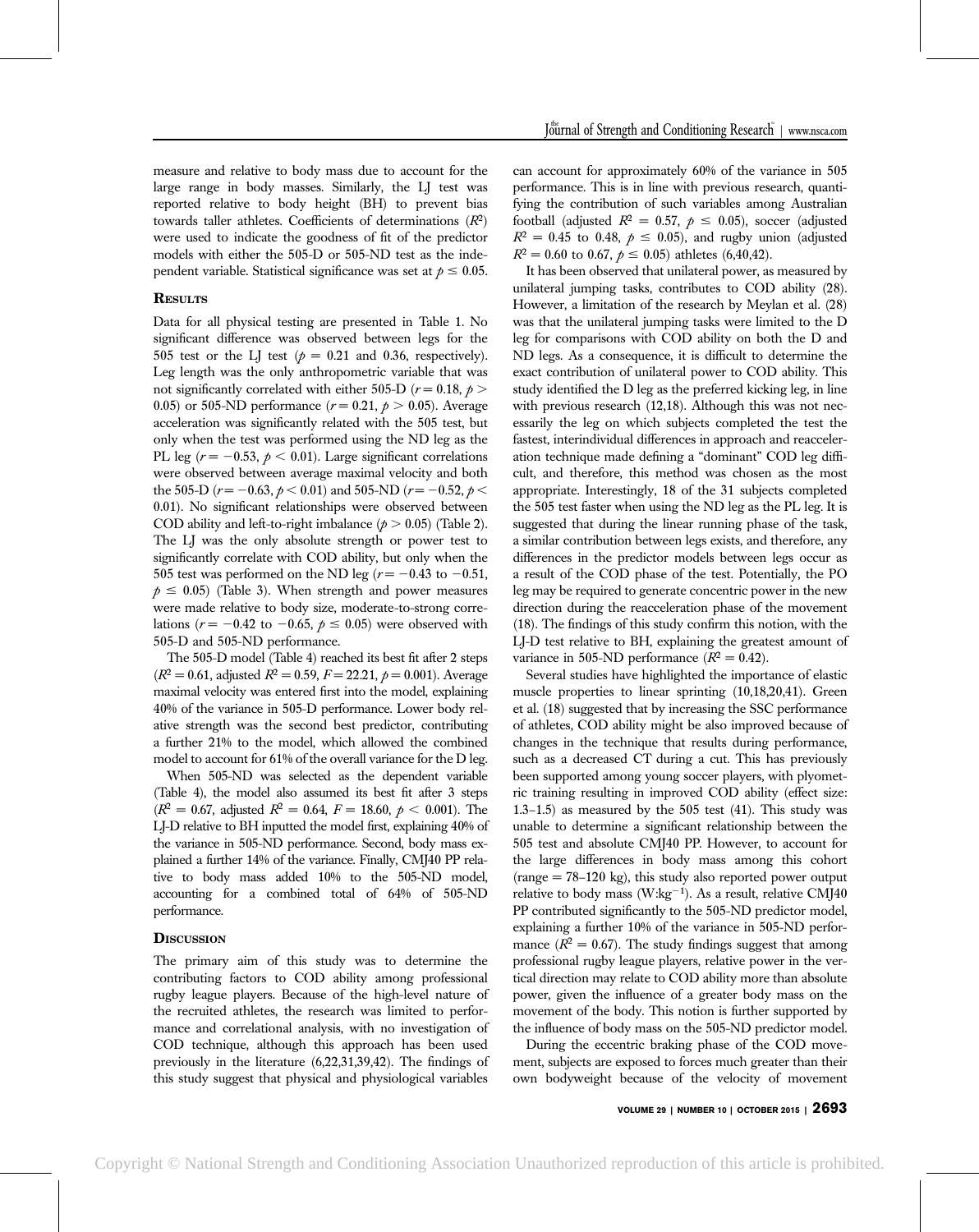during deceleration (39). Both the CMJ40 and the COD task used in this study can be classified as slow SSC movements and share similarly small flexion of the hip, knee, and ankle joints (20). Furthermore, loaded jump squat training has been shown to relate to improvements in COD ability among physically active men (25). Taken together, it can be seen that the SSC conditions involved during a weighted CMJ may mimic that of the COD movement, explaining the transfer between the 2 tasks.

In contrast to the 505-ND, 505-D performance was best predicted by linear speed. It was hypothesized that SpAcc would share the greatest amount of transfer with the 505 test, given the requirement of subjects to accelerate over a distance of 5 m after the COD portion of the task. Interestingly, SpMax was the best predictor of the 505-D  $(R^2 = 0.40)$ . Jones et al. (22) also reported strong correlations between the 505 test and maximal linear sprinting speed ( $r = 0.78$ ,  $p < 0.01$ ) among university students. It is possible that the muscle properties of athletes who were able to generate greater maximal linear speed may also allow them to change from an eccentric to a concentric contraction quickly during a COD movement. Alternatively, the static starting position of the acceleration task used in this study shares limited similarities with the acceleration phase of the 505 test, which is directly preceded by an eccentric loading phase.

This study observed no significant correlation between absolute lower body strength as measured by 3RM squat and COD ability on either the D or ND leg ( $r = -0.28$  and  $-0.21$ , respectively). These findings support past data that did not find significant relationships between maximal lower body strength and COD ability (3,5). The full squat depth required by this study involved hip, knee, and ankle flexion of a greater magnitude than that of a COD movement, which may provide some explanation for the nonsignificant relationship (20). Among female basketball athletes, Spiteri et al. (39) reported very large significant relationships between the  $505$  test and a  $90^{\circ}$  back squat during dynamic  $(r = 0.80, \, \rho < 0.001)$ , eccentric  $(r = 0.89, \, \rho < 0.001)$ , and concentric conditions ( $r = 0.79$ ,  $p < 0.001$ ). Although this strong relationship may be partly due to the lesser squat depth required, it must be noted that these measures were reported relative to body mass. In this study, when squat strength was reported relative to body mass (3RM squat: BM), lower body strength accounted for a further 21% of the 505-D regression model ( $R^2 = 0.62$ ). This is in support of the findings by Swinton et al. (40) who reported that relative 1RM lower body strength to be the best single predictor of 505 performance among subelite rugby union players (adjusted  $R^2 = 0.51$ ). Taken together, these findings suggest a contribution of relative strength and power variables when considering COD ability.

A secondary aim of this study was to validate the physical and physiological components of the COD ability predictive model outlined by Sheppard and Young (36), specific to

professional rugby league players who are largely a mesomorphic population. It was concluded that the COD model of Sheppard and Young (36) required subtle corrections to best suit professional rugby league players. Significant relationships were observed between measures of anthropometry, linear speed, and reactive strength. However, relative measures of lower body strength and bilateral and unilateral power significantly related with COD ability, whereas the absolute measures did not. As a result, the authors propose that the strength and power measures included in the model of Sheppard and Young (36) be expressed relative to body size to best suit population such as rugby league players.

Although only a moderate correlation was observed between body mass and COD ability, the impact of mass on the various strength and power measures seemed paramount. This highlights the importance placed on the strength and power to weight ratio among these athletes, as typical preparation programs of rugby league players emphasize the importance of increasing lean muscle mass while decreasing % body fat (29). As such, relative strength and power measures seem to be more valid in predicting COD ability when compared with absolute values. Moreover, the impact of the mesomorphic stature of professional rugby league players is further confirmed by the moderateto-large correlations between COD ability and other anthropometric variables such as BH, torso length, and LMI.

Previously, Chaouachi et al. (6) suggested that both leg length and left-to-right muscular imbalance should be included in a COD predictive model. Although this study included such an assessment, it is unable to support this notion among professional rugby league players. Although no significant relationship existed between leg length and COD ability in this study, further research may benefit from investigating the impact of this measure on LJ. Throughout literature, inconsistencies exist regarding the most appropriate normalization variable for the LJ test. This study was limited to selecting 1 anthropometric variable, and therefore, future research may benefit from clarifying the interaction of selected anthropometrical factors with LJ performance.

This study observed that no significant difference was present between the D and ND legs for 505 time ( $p = 0.21$ ). However, the different contributing factors between the 2 legs suggest that some degree of imbalance exists. However, only 2 subjects exhibited a muscular imbalance over a clinically accepted threshold of 10% (4). Therefore, differences in approach and reacceleration technique might explain the different contributing variables, although this requires support from future research.

# PRACTICAL APPLICATIONS

The data from this study highlight the importance of relative strength and power measures for COD ability among this population. Once a desired body mass is obtained, additional increases in strength and power while maintaining a constant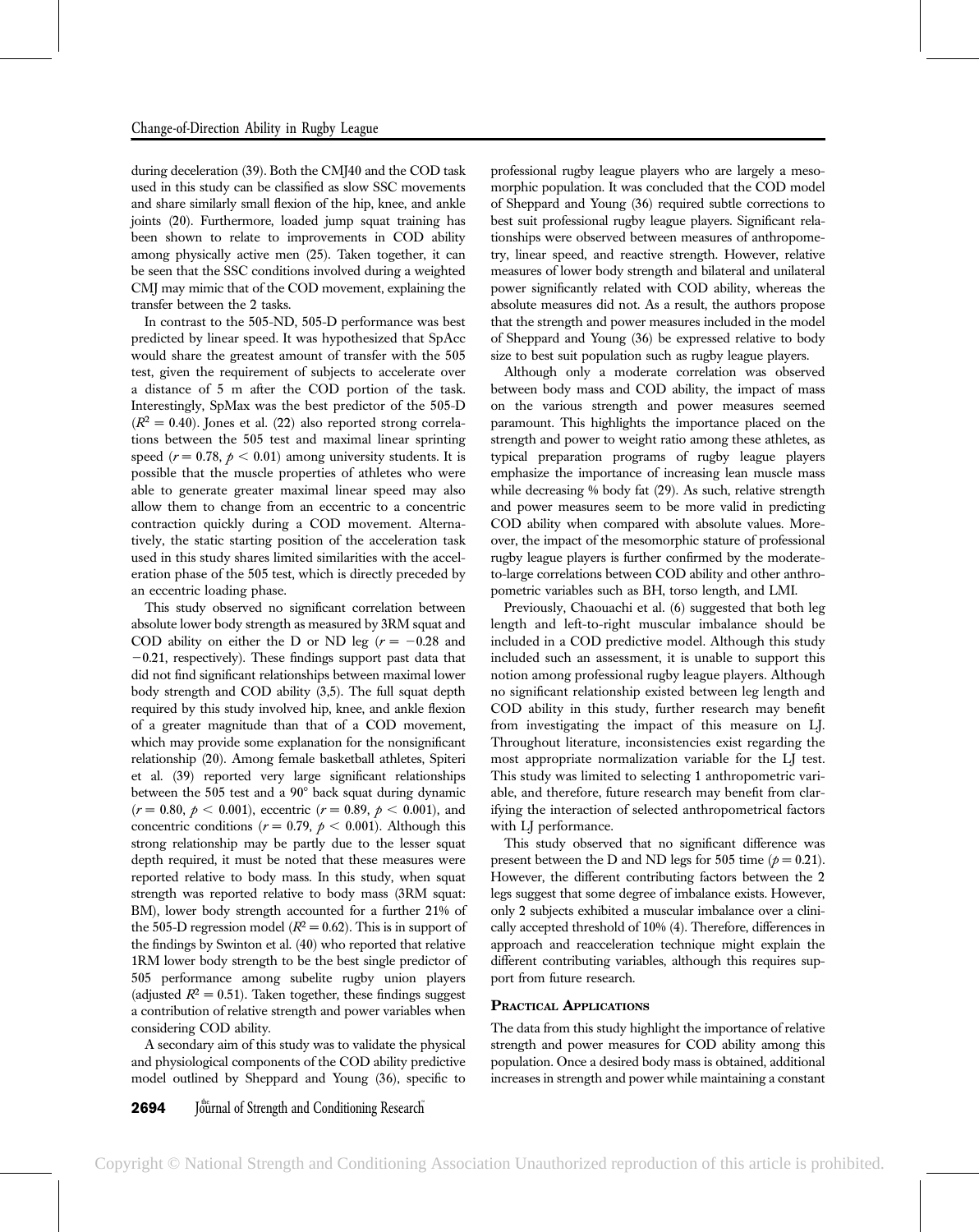body mass may benefit COD ability in high-level rugby league players, as it is the relative variable that more greatly influences performance. Intuitively, this improvement in the power to body mass ratio should allow an athlete to generate more force per unit of body mass through both the deceleration and acceleration phases of a COD task, resulting in a more mechanically efficient directional change. Additionally, this study has indicated the importance of the SSC during both maximal linear sprinting and the directional change phase of a COD task. These findings would need to be confirmed through a further analysis of the technical aspects of the 505 and whether they can be altered through specific strength and power training.

### **REFERENCES**

- 1. Baker, D and Nance, S. The relation between strength and power in professional rugby league players. J Strength Cond Res 13: 224–229, 1999.
- 2. Baker, D, Nance, S, and Moore, M. The load that maximizes the average mechanical power output during jump squats in powertrained athletes. J Strength Cond Res 15: 92-97, 2001.
- 3. Barnes, JL, Schilling, BK, Falvo, MJ, Weiss, LW, Creasy, AK, and Fry, AC. Relationship of jumping and agility performance in female volleyball athletes. J Strength Cond Res 21: 1192-1196, 2007.
- 4. Brumitt, J, Heiderscheit, BC, Manske, RC, Niemuth, PE, and Rauh, MJ. Lower extremity functional tests and risk of injury in division III collegiate athletes. Int J Sports Phys Ther 8: 216-227, 2013.
- 5. Chaouachi, A, Brughelli, M, Chamari, K, Levin, GT, Ben Abdelkrim, N, Laurencelle, L, and Castagna, C. Lower limb maximal dynamic strength and agility determinants in elite basketball players. J Strength Cond Res 23: 1570–1577, 2009.
- 6. Chaouachi, A, Manzi, V, Chaalali, A, Wong del, P, Chamari, K, and Castagna, C. Determinants analysis of change-of-direction ability in elite soccer players. J Strength Cond Res 26: 2667–2676, 2012.
- 7. Crewther, BT, Kilduff, LP, Cunningham, DJ, Cook, C, Owen, N, and Yang, GZ. Validating two systems for estimating force and power. Int J Sports Med 32: 254–258, 2011.
- 8. Cronin, JB and Hansen, KT. Strength and power predictors of sports speed. J Strength Cond Res 19: 349-357, 2005.
- 9. Cronin, JB, Hing, RD, and McNair, PJ. Reliability and validity of a linear position transducer for measuring jump performance. J Strength Cond Res 18: 590–593, 2004.
- 10. Cunningham, DJ, West, DJ, Owen, NJ, Shearer, DA, Finn, CV, Bracken, RM, Crewther, BT, Scott, P, Cook, CJ, and Kilduff, LP. Strength and power predictors of sprinting performance in professional rugby players. J Sports Med Phys Fitness 53: 105-111, 2013.
- 11. Draper, JA and Lancaster, MG. The 505 test: A test for agility in the horizontal plane. Aust J Sci Med Sport 17: 15-18, 1985.
- 12. Ekstrand, J, Hagglund, M, and Walden, M. Epidemiology of muscle injuries in professional football (soccer). Am J Sports Med 39: 1226– 1232, 2011.
- 13. Gabbett, T, Kelly, J, and Pezet, T. A comparison of fitness and skill among playing positions in sub-elite rugby league players. J Sci Med Sport 11: 585-592, 2008.
- 14. Gabbett, TJ. Physiological and anthropometric characteristics of starters and non-starters in junior rugby league players, aged 13-17 years. J Sports Med Phys Fitness 49: 233-239, 2009.
- 15. Gabbett, TJ, Jenkins, DG, and Abernethy, B. Relationships between physiological, anthropometric, and skill qualities and playing

performance in professional rugby league players. *J Sports Sci* 29: 1655–1664, 2011.

- 16. Gabbett, TJ, Kelly, JN, and Sheppard, JM. Speed, change of direction speed, and reactive agility of rugby league players. J Strength Cond Res 22: 174–181, 2008.
- 17. Glatthorn, JF, Gouge, S, Nussbaumer, S, Stauffacher, S, Impellizzeri, FM, and Maffiuletti, NA. Validity and reliability of Optojump photoelectric cells for estimating vertical jump height. J Strength Cond Res 25: 556–560, 2011.
- 18. Green, BS, Blake, C, and Caulfield, BM. A comparison of cutting technique performance in rugby union players. J Strength Cond Res 25: 2668–2680, 2011.
- 19. Hennessy, L and Kilty, J. Relationship of the stretch-shortening cycle to sprint performance in trained female athletes. J Strength Cond Res 15: 326–331, 2001.
- 20. Hewit, JK, Cronin, JB, and Hume, PA. Kinematic factors affecting fast and slow straight and change-of-direction acceleration times. J Strength Cond Res 27: 69–75, 2013.
- 21. Hopkins, WG. Measures of reliability in sports medicine and science. Sports Med 30: 1-15, 2000.
- 22. Jones, P, Bampouras, TM, and Marrin, K. An investigation into the physical determinants of change of direction speed. J Sports Med Phys Fitness 49: 97–104, 2009.
- 23. Keiner, M, Sander, A, Wirth, K, and Schmidtbleicher, D. Long-term strength training effects on change-of-direction sprint performance. J Strength Cond Res 28: 223–231, 2014.
- 24. Le Rossignol, P, Gabbett, TJ, Comerford, D, and Stanton, WR. Repeated sprint ability and team selection in Australian football league players. Int J Sports Physiol Perform, 9: 161-165, 2014.
- 25. McBride, JM, Triplett-McBride, T, Davie, A, and Newton, RU. The effect of heavy- vs. light-load jump squats on the development of strength, power, and speed. J Strength Cond Res 16: 75–82, 2002.
- 26. McClymont, D. Use of the reactive strength index (RSI) as an indicator of plyometric training conditions. In: Proceedings of the 5th World Conference on Science and Football. T. Reilly, J. Cabri, and D. Araujo, eds. Lisbon, 2003. pp. 408–216.
- 27. McLellan, CP, Lovell, DI, and Gass, GC. Performance analysis of elite Rugby League match play using global positioning systems. J Strength Cond Res 25: 1703–1710, 2011.
- 28. Meylan, C, McMaster, T, Cronin, J, Mohammad, NI, Rogers, C, and Deklerk, M. Single-leg lateral, horizontal, and vertical jump assessment: Reliability, interrelationships, and ability to predict sprint and change-of-direction performance. J Strength Cond Res 23: 1140–1147, 2009.
- 29. Morgan, PJ and Callister, R. Effects of a preseason intervention on anthropometric characteristics of semiprofessional rugby league players. J Strength Cond Res 25: 432–440, 2011.
- 30. Myers, MJ and Steudel, K. Effect of limb mass and its distribution on the energetic cost of running. J Exp Biol 116: 363-373, 1985.
- 31. Nimphius, S, McGuigan, MR, and Newton, RU. Relationship between strength, power, speed, and change of direction performance of female softball players. J Strength Cond Res 24: 885-895, 2010.
- 32. Norton, K and Olds, T. Morphological evolution of athletes over the 20th century: Causes and consequences. Sports Med 31: 763-783, 2001.
- 33. Patla, AE, Adkin, A, and Ballard, T. Online steering: Coordination and control of body center of mass, head and body reorientation. Exp Brain Res 129: 629–634, 1999.
- 34. Ross, MD, Langford, B, and Whelan, PJ. Test-retest reliability of 4 single-leg horizontal hop tests. J Strength Cond Res 16: 617-622, 2002.
- 35. Sasaki, S, Nagano, Y, Kaneko, S, Sakurai, T, and Fukubayashi, T. The relationship between performance and trunk movement during change of direction. J Sports Sci Med 10: 112-118, 2011.

VOLUME 29 | NUMBER 10 | OCTOBER 2015 | 2695